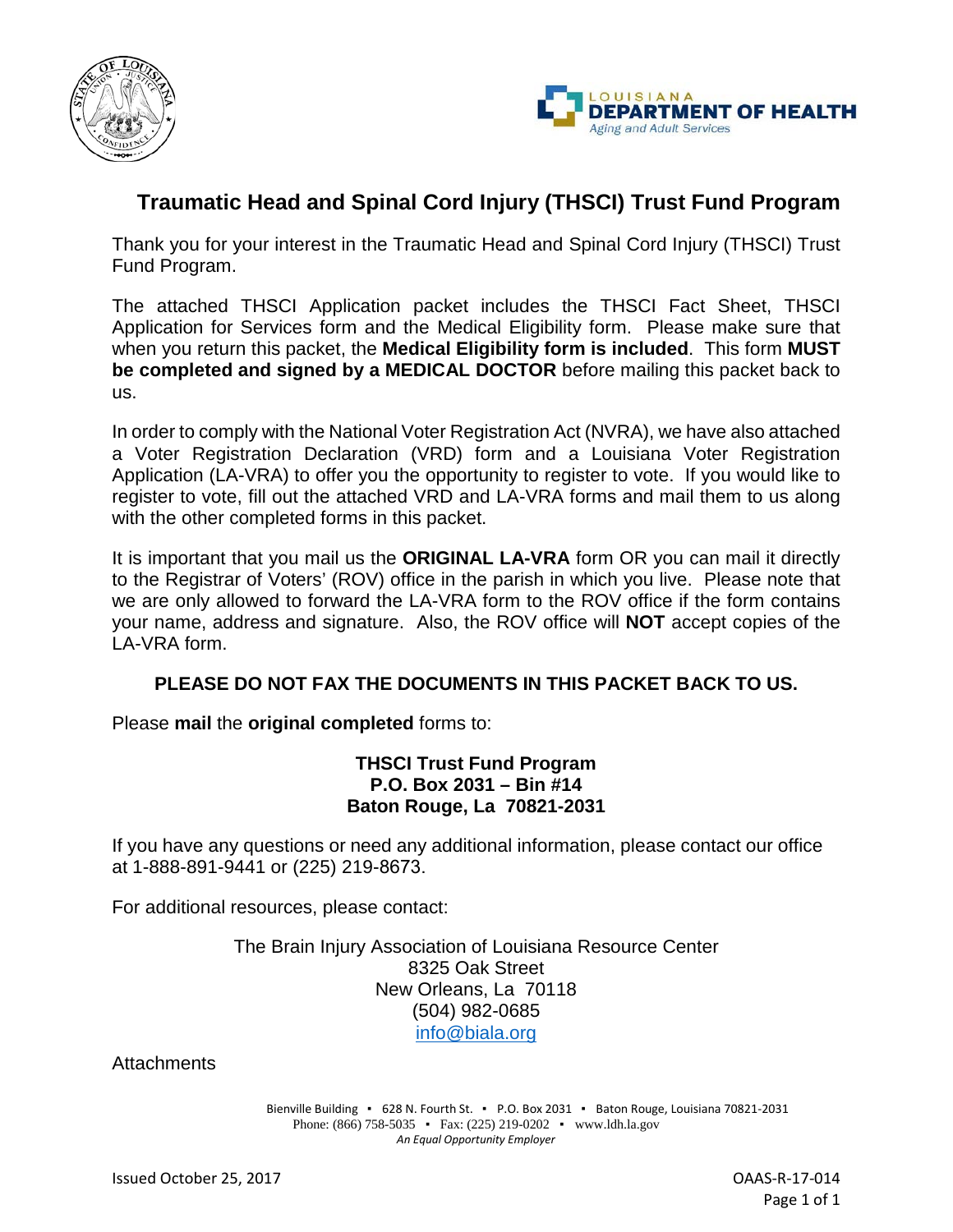

# **Traumatic Head and Spinal Cord Injury (THSCI) Trust Fund Program**

# **What is the purpose of the THSCI Program?**

The THSCI program was created to provide services in a flexible, individualized manner to Louisiana citizens who survive traumatic head or spinal cord injuries. The THSCI program assists people to return to a reasonable level of functioning and independent living in their communities.

The trust fund is designed to be a program of last resort. A person must seek assistance from all available resources before the trust fund can provide financial assistance or services.

# **If I qualify, what services can be paid for by this program?**

- Evaluations and therapies
- Post-acute medical care rehabilitation
- Home and vehicle accessibility modifications
- Medication and medical supplies
- Personal Care Attendant Services
- Equipment necessary for activities of daily living
- Transportation for non-emergency medical appointments
- Other goods and services deemed appropriate and necessary

# **What limitations apply to this program?**

- The THSCI Trust Fund Program must preapprove all service providers; in-state facilities/programs are given priority for approval as service providers.
- Services are provided on a first-come, first-served basis.
- All goods and services must be pre-approved before they are delivered and/or rendered.
- Expenditures shall not exceed \$15,000 for any 12-month period or \$50,000 in a lifetime.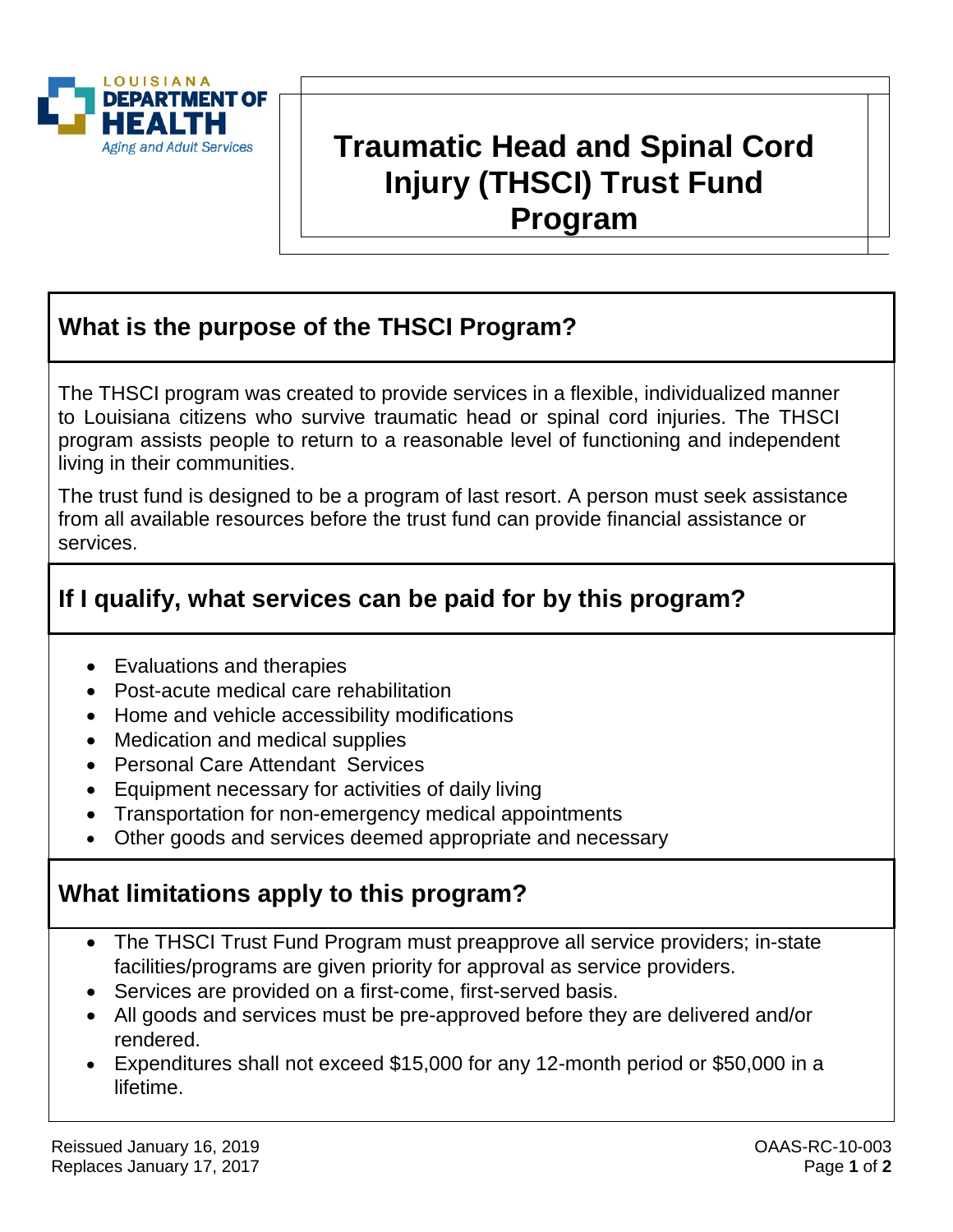# **Who can qualify for THSCI services?**

Individuals who meet the definition for *Traumatic Head Injury* or *Spinal Cord Injury* defined as:

- *Traumatic Head Injury:* An insult to the head, affecting the brain, not of a degenerative or congenital nature, but caused by an external physical force that may produce diminished or altered state of consciousness which results in an impairment of cognitive abilities or physical functioning.
- *Spinal Cord Injury:* An insult to the spinal cord not of a degenerative or congenital nature, but caused by an external physical force resulting in paraplegia or quadriplegia.

# **AND**

Individuals who:

- Are residents of Louisiana, officially domiciled in the state at the time of injury and during the provision of services;
- Have a reasonable expectation to achieve improvement in functional outcome with assistance (per the treating physician);
- Have exhausted all other Medicare and Medicaid sources (as attested to by the applicant);
- Provide proof of denial from other sources (if requested);
- Are willing to accept services from an approved facility/program;
- Complete and submit appropriate application for services;
- Are willing to participate in the development of an Individualized Service Plan that outlines the services that will be provided by the Trust Fund

# **For more information about the THSCI program or to apply for services, please call 1-888-891-9441. The call is free.**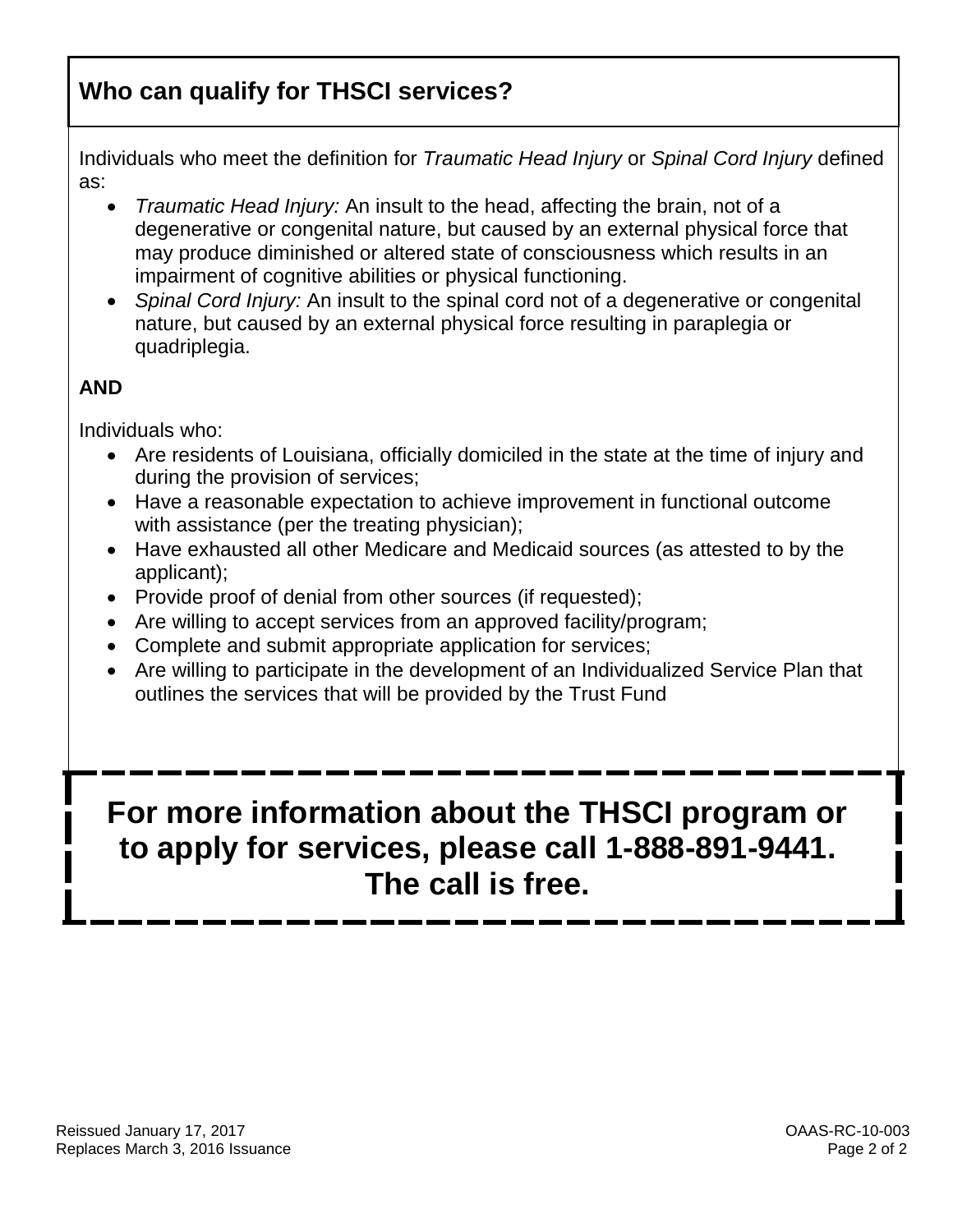

|                                                                                              | TRAUMATIC HEAD AND SPINAL CORD IN JURY TRUST FUND PROGRAM |                         | <b>APPLICATION FOR SERVICES</b>                             |                        |                                 |         |                           |                                 |
|----------------------------------------------------------------------------------------------|-----------------------------------------------------------|-------------------------|-------------------------------------------------------------|------------------------|---------------------------------|---------|---------------------------|---------------------------------|
| P.O. Box 2031-BIN #14, BATON ROUGE, LA 70821-2031 · PHONE 1-888-891-9441 OR (225) 219-2410   |                                                           |                         |                                                             |                        |                                 |         |                           |                                 |
| Applicant's Name (Last, First, MI):                                                          |                                                           |                         |                                                             | Social Security #      |                                 |         |                           | Date of Birth: (mm/dd/yyyy)     |
|                                                                                              |                                                           |                         |                                                             |                        |                                 |         |                           |                                 |
| Home Address:                                                                                |                                                           |                         |                                                             |                        |                                 |         | Apartment or Suite Number |                                 |
|                                                                                              |                                                           |                         |                                                             |                        |                                 |         |                           |                                 |
|                                                                                              | City:<br>State:                                           |                         |                                                             | ZIP Code:              |                                 |         | Parish:                   |                                 |
| Mailing address (if different from home address):                                            |                                                           |                         |                                                             |                        |                                 |         |                           | Apartment or Suite Number       |
|                                                                                              |                                                           |                         |                                                             |                        |                                 |         |                           |                                 |
| City:                                                                                        | State:                                                    |                         | ZIP Code:                                                   |                        |                                 | Parish: |                           |                                 |
|                                                                                              |                                                           |                         |                                                             |                        |                                 |         |                           |                                 |
| Phone Number:                                                                                |                                                           | Alternate Contact Name: |                                                             |                        | Alternate Contact Phone Number: |         |                           |                                 |
|                                                                                              |                                                           |                         |                                                             |                        |                                 |         |                           |                                 |
| Email Address:                                                                               |                                                           |                         | Sex: Male                                                   |                        | <b>TFemale</b>                  |         |                           | <b>Highest Grade Completed:</b> |
|                                                                                              |                                                           |                         |                                                             |                        |                                 |         |                           |                                 |
| Other Health Insurance (if know):                                                            |                                                           |                         | Waiver Programs (if know):                                  |                        |                                 |         |                           |                                 |
| Medicaid Medicare Other Insurance N/A                                                        |                                                           |                         | $\Box$ NOW Waiver $\Box$ Supports Waiver $\Box$ LTPCS       |                        |                                 |         |                           |                                 |
|                                                                                              |                                                           |                         | $\Box$ ADHC Waiver $\Box$ CCW Waiver $\Box$ SPAS $\Box$ N/A |                        |                                 |         |                           |                                 |
|                                                                                              |                                                           |                         |                                                             |                        |                                 |         |                           |                                 |
|                                                                                              |                                                           |                         |                                                             |                        |                                 |         |                           |                                 |
| Have you ever been enrolled in the Traumatic Head and Spinal Cord Injury Trust Fund Program? |                                                           |                         |                                                             |                        |                                 |         | Yes                       | No                              |
| Traumatic Brain Injury<br>Primary Diagnosis:                                                 |                                                           |                         | Spinal Cord Injury                                          |                        | Both                            |         |                           |                                 |
| Primary Treating Physician's Name:                                                           |                                                           |                         |                                                             |                        |                                 |         | Phone Number:             |                                 |
|                                                                                              |                                                           |                         |                                                             |                        |                                 |         |                           |                                 |
| <b>Mailing Address:</b>                                                                      |                                                           |                         |                                                             |                        | State:                          |         |                           | ZIP Code:                       |
| How were you injured?                                                                        |                                                           |                         |                                                             |                        |                                 |         | Date of Injury:           |                                 |
|                                                                                              |                                                           |                         |                                                             |                        |                                 |         |                           |                                 |
|                                                                                              |                                                           |                         |                                                             |                        |                                 |         | Age at time of Injury:    |                                 |
|                                                                                              |                                                           |                         |                                                             |                        |                                 |         |                           |                                 |
| Where were you living AT TIME of the injury?                                                 |                                                           | City:                   |                                                             |                        |                                 |         | State:                    |                                 |
| Is this where the <b>ACCIDENT TOOK PLACE?</b>                                                |                                                           | If No, City:            |                                                             |                        |                                 |         | State:                    |                                 |
| Yes<br>N <sub>0</sub>                                                                        |                                                           |                         |                                                             |                        |                                 |         |                           |                                 |
| How did you hear about the THSCI program?                                                    |                                                           |                         | How did you obtain this application?                        |                        |                                 |         |                           | □ Brain Injury Assoc.           |
|                                                                                              |                                                           |                         |                                                             | <b>Website</b> □ Other |                                 |         |                           |                                 |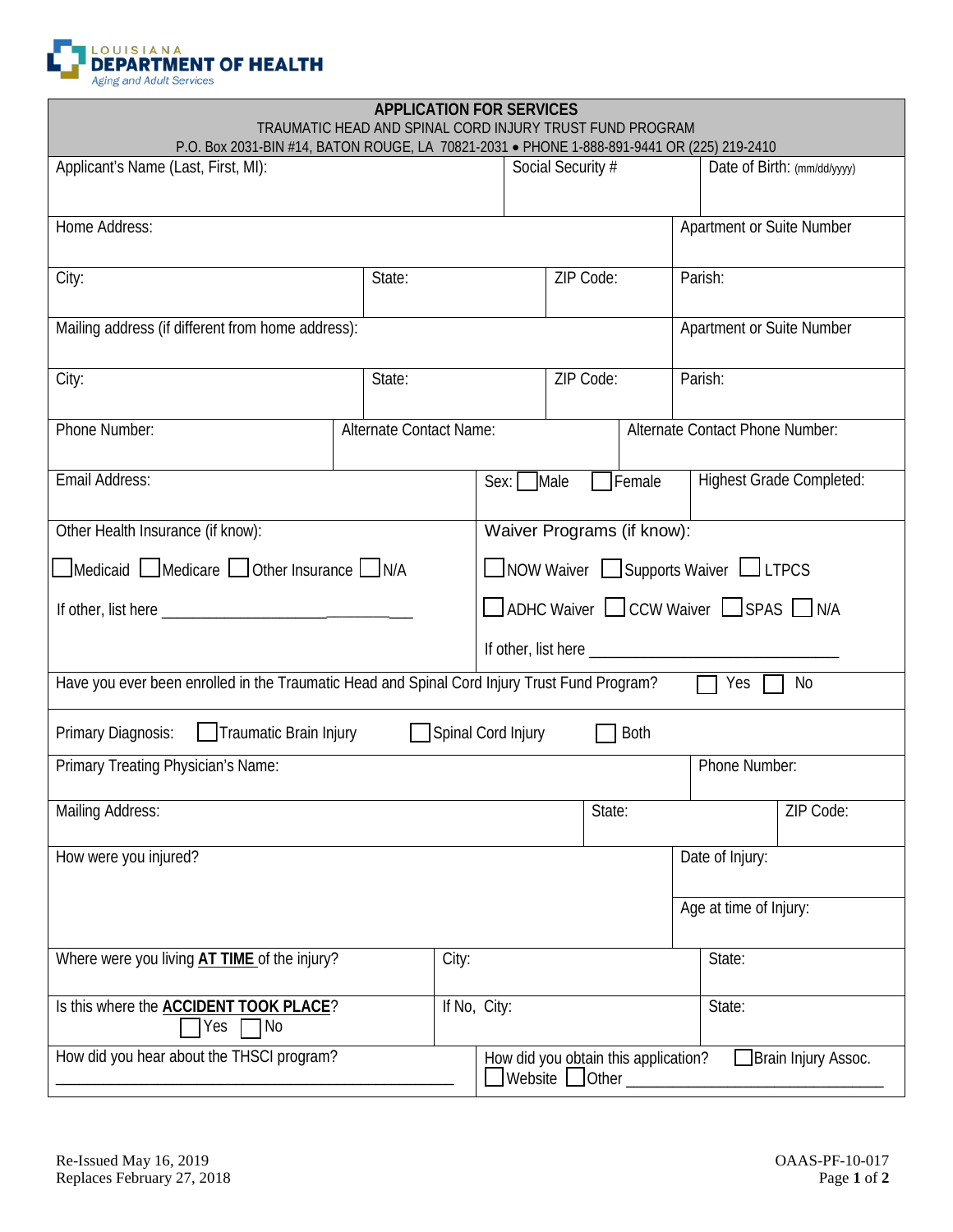### **PLEASE READ CAREFULLY – CALL THE NUMBER AT THE TOP OF THE APPLICATION IF YOU HAVE ANY QUESTIONS.**

I hereby apply for services through the Louisiana Traumatic Head and Spinal Cord Injury (THSCI) Trust Fund Program. **I will voluntarily provide information relative to my disability/injury/accident and resources available to me.** Refusal to provide such information could affect my eligibility for services. I understand that such information will be held confidential and will be used only insofar as it affects my eligibility for the program and the delivery of services. Information will be released only with my written consent or as otherwise authorized by the policy of the Louisiana Traumatic Head and Spinal Cord Injury Trust Fund Program.

I understand that eligibility decisions will be made without regard to sex, race, creed, color or national origin. I further understand that eligibility decisions will be made without regard to disability unless, and only to the extent necessary, authorized by law to comply with Act 654 of the 1993 Louisiana Legislature created for the THSCI program. I further understand that I must be willing to accept services from an approved facility or program and cooperate with my Case Manager and the THSCI program staff regarding services, plans, appointments, etc.

I agree to notify my Case Manager and the THSCI program office within 30 days if I have a change to my physical or mailing address or my phone number.

I certify that I am a current resident of the state of Louisiana and officially domiciled in the state of Louisiana at the time of the injury. In the event I move to another state, I understand that I will no longer be eligible for the THSCI program.

I understand that if my address or phone number changes and I fail to notify the THSCI program office, every reasonable attempt will be made to contact me. If the THSCI program office is unable to contact me, my name will be removed from the waitlist and I must reapply for services.

I certify that the information I have given is true, correct and complete to the best of my knowledge and that knowingly providing false or incorrect information is cause for immediate termination of benefits and that I may be required to reimburse, in whole or in part, the Louisiana Traumatic Head and Spinal Cord Injury Trust Fund for funds provided to pay for the cost of services I have received.

## **\*DO NOT SIGN UNLESS YOU FULLY UNDERSTAND THE ABOVE STATEMENTS\***

\_\_\_\_\_\_\_\_\_\_\_\_\_\_\_\_\_\_\_\_\_\_\_\_\_\_\_\_\_\_\_\_\_\_\_\_\_\_\_\_\_\_\_\_\_\_\_\_\_\_\_\_ \_\_\_\_\_\_\_\_\_\_\_\_\_\_\_\_\_\_\_\_\_\_\_\_\_\_\_\_

| Signature of Applicant |  |  |
|------------------------|--|--|
|                        |  |  |

Date of Application

\_\_\_\_\_\_\_\_\_\_\_\_\_\_\_\_\_\_\_\_\_\_\_\_\_\_\_\_\_\_\_\_\_\_\_\_\_\_\_\_\_\_\_\_\_\_\_\_\_\_\_\_\_\_\_\_\_\_\_\_\_\_\_\_\_\_\_\_\_ Signature of Representative or Guardian (required if applicant is under 18 yrs of age)

### **PLEASE ASSURE THE MEDICAL ELIGIBILITY FORM IS ATTACHED TO THIS APPLICATION OR IT WILL NOT BE PROCESSED.**

|                        | PLEASE MAIL THE ORIGINAL APPLICATION TO:<br><b>THSCI Trust Fund Program</b><br>P O Box 2031 Bin #14<br>Baton Rouge, La 70821-2031 |                                            |  |
|------------------------|-----------------------------------------------------------------------------------------------------------------------------------|--------------------------------------------|--|
| THSCI OFFICE USE ONLY: | Application Complete $\Box$ Yes $\Box$ No                                                                                         | MEF Complete/Attached $\Box$ Yes $\Box$ No |  |
|                        |                                                                                                                                   | Date Reviewed:                             |  |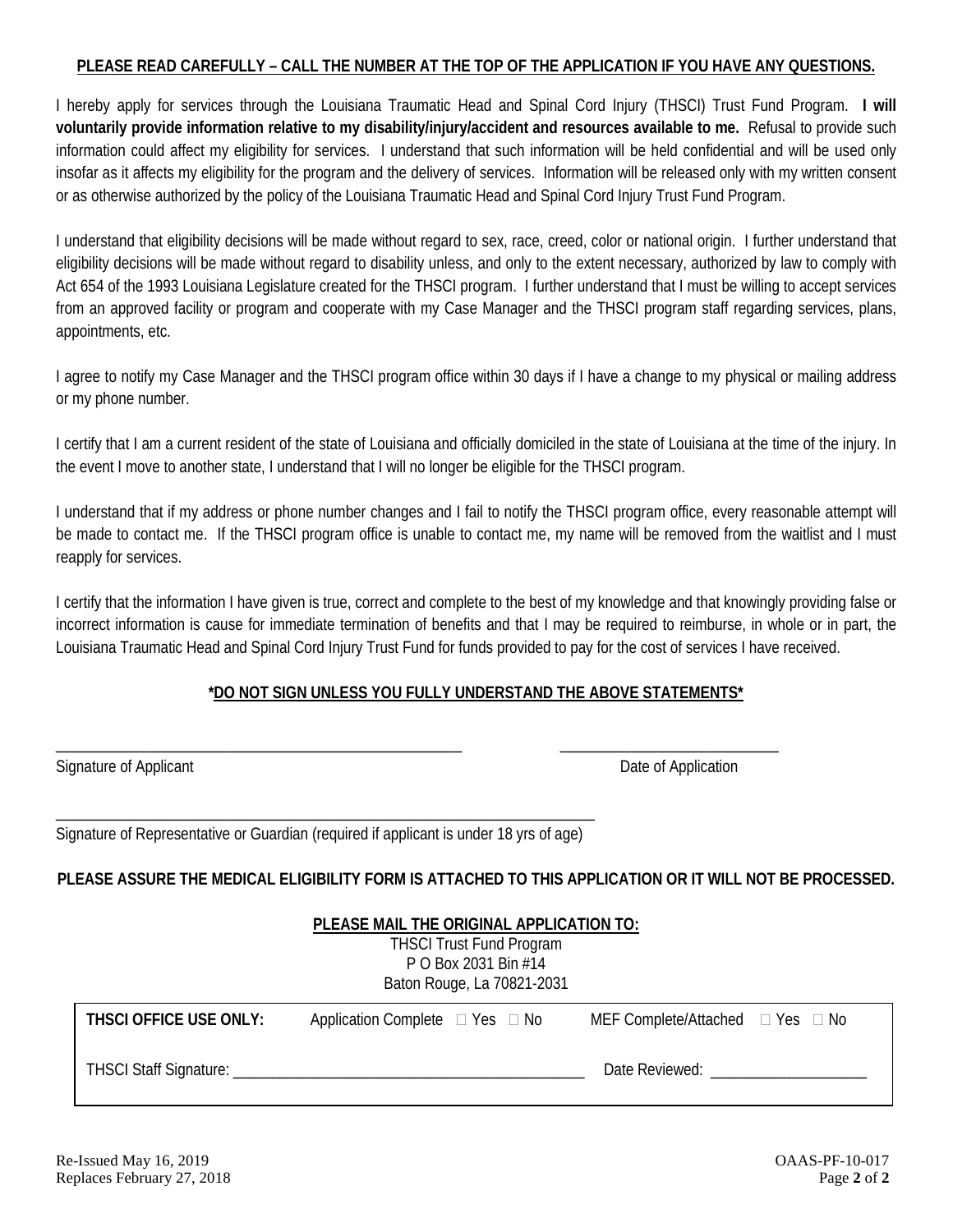

New Applicant Current Participant

**Patient's Name**: \_\_\_\_\_\_\_\_\_\_\_\_\_\_\_\_\_\_\_\_\_\_\_\_\_\_\_\_\_\_\_\_\_\_\_

Date of Birth:

# **Traumatic Head & Spinal Cord Injury Trust Fund (THSCI) MEDICAL ELIGIBILITY FORM (MUST be completed by Treating Physician)**

## **MEDICAL DOCUMENTATION INSTRUCTIONS AND REQUIREMENTS**

The Traumatic Head and Spinal Cord Injury (THSCI) Trust Fund program through the State of Louisiana has either received an application from one of your patients or the patient is currently eligible for the program and we need to determine if the patient shall continue to be eligible for the program. The program needs medical information/documentation from you that will be evaluated, along with other non-medical information, in connection with his or her application or existing eligibility. This documentation will be used in determining his or her eligibility for the THSCI Trust Fund program.

Please complete the enclosed Medical Eligibility Form and return to the address below within 10 business days of receipt of this correspondence. If this Medical Eligibility Form request is in connection with a new application, please return this form to the participant so that he or she may attach this form to the application before submitting it to the program for review. If this form request is NOT in connection with a new application, you may also fax the Medical Eligibility form to **(877) 747-0983.** Please note that the State of Louisiana's THSCI Trust Fund program cannot pay for the request for any medical documentation or information received from a physician.

**LDH/OAAS/THSCI Trust Fund Program ATTN: Tonia Gedward 2nd Floor P. O. Box 2031, Bin #14 Baton Rouge, La 70821-2031**

If the individual is deemed eligible for the THSCI Trust Fund program, the program would provide funding for flexible services and support for those with traumatic head and traumatic spinal cord injuries. The program enables individuals to return to a reasonable level of functioning and independent living in their communities. Services provided to eligible participants may include: case management, inpatient and outpatient rehabilitation, home and vehicle modifications, and assistive technology.

**If you need assistance or have any questions, please call (225) 342-8673 or (888) 891-9441.**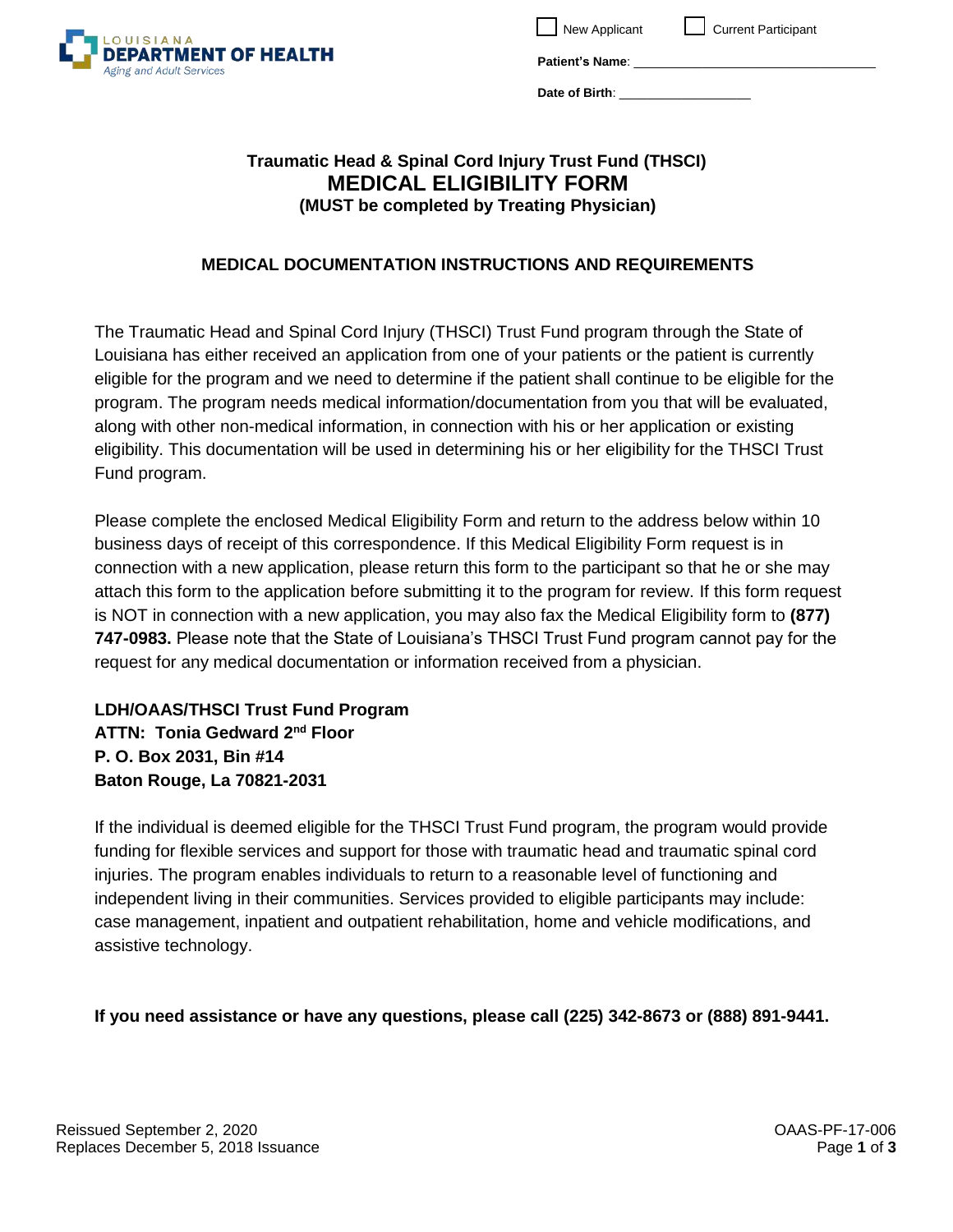|     | <b>Current Participant</b><br>New Applicant                                                                                                                                              |
|-----|------------------------------------------------------------------------------------------------------------------------------------------------------------------------------------------|
|     |                                                                                                                                                                                          |
|     | Date of Birth: <u>Date of Birth:</u>                                                                                                                                                     |
|     |                                                                                                                                                                                          |
|     | Traumatic Head & Spinal Cord Injury Trust Fund (THSCI)<br><b>MEDICAL ELIGIBILITY FORM</b><br>(MUST be completed by Treating Physician)                                                   |
| I.  | STATE OF INJURY- Please indicate the participant's injury and current state as of today. (Check all that apply)                                                                          |
|     | <b>SPINAL CORD INJURY (SCI) [The patient currently meets the definition of SCI.]</b>                                                                                                     |
|     | The injury is a result of an insult to the spinal cord caused by external force.                                                                                                         |
|     | Cause of Injury: __                                                                                                                                                                      |
|     | Quadriplegia<br>Paraplegia<br>N/A<br>Result of Injury:                                                                                                                                   |
|     | The injury is a result of a degenerative or congenital nature (Not an external force).                                                                                                   |
|     | The injury is NOT a result of an insult to the spinal cord caused by an external force.                                                                                                  |
|     | <b>TRAUMATIC HEAD INJURY (THI) [The patient currently meets the definition of THI].</b>                                                                                                  |
|     | The injury is a result of an insult to the head, affecting the brain, caused by an external force.                                                                                       |
|     | Cause of Injury:                                                                                                                                                                         |
|     | N/A<br>Mild TBI<br>Result of Injury:<br>Moderate TBI<br>Severe TBI<br>(Glasgow Coma<br>(Glasgow Coma<br>(Glasgow Coma<br>Scale core 9-12)<br>Scale core 8 or less)<br>Scale score 13-15) |
|     | Impairments:<br><b>Cognitive Functioning</b><br><b>Physical Functioning</b><br>N/A                                                                                                       |
|     | The injury is a result of Anoxia.                                                                                                                                                        |
|     | Stroke or Cardiac Arrest<br>Cause of Injury:                                                                                                                                             |
|     | External Force (Drowning, Poisoning, electrocution, etc)                                                                                                                                 |
|     |                                                                                                                                                                                          |
|     | The injury is a result of a degenerative or congenital nature (Not an external force).                                                                                                   |
|     | The injury is NOT a result of an insult to the head, affecting the brain, caused by an external force.                                                                                   |
|     | NO TRAUMATIC SPINAL CORD OR HEAD INJURY                                                                                                                                                  |
| II. | <b>FUNCTIONAL OUTCOMES</b>                                                                                                                                                               |

YESNO **Does this patient have a reasonable expectation to achieve improvement in functional outcomes with assistance?** *Specifically, can the patient benefit from provision of appropriate*  *services and supports through the THSCI Trust Fund program, which can assist the patient in returning to a reasonable level of functioning and independence in his/her community.*